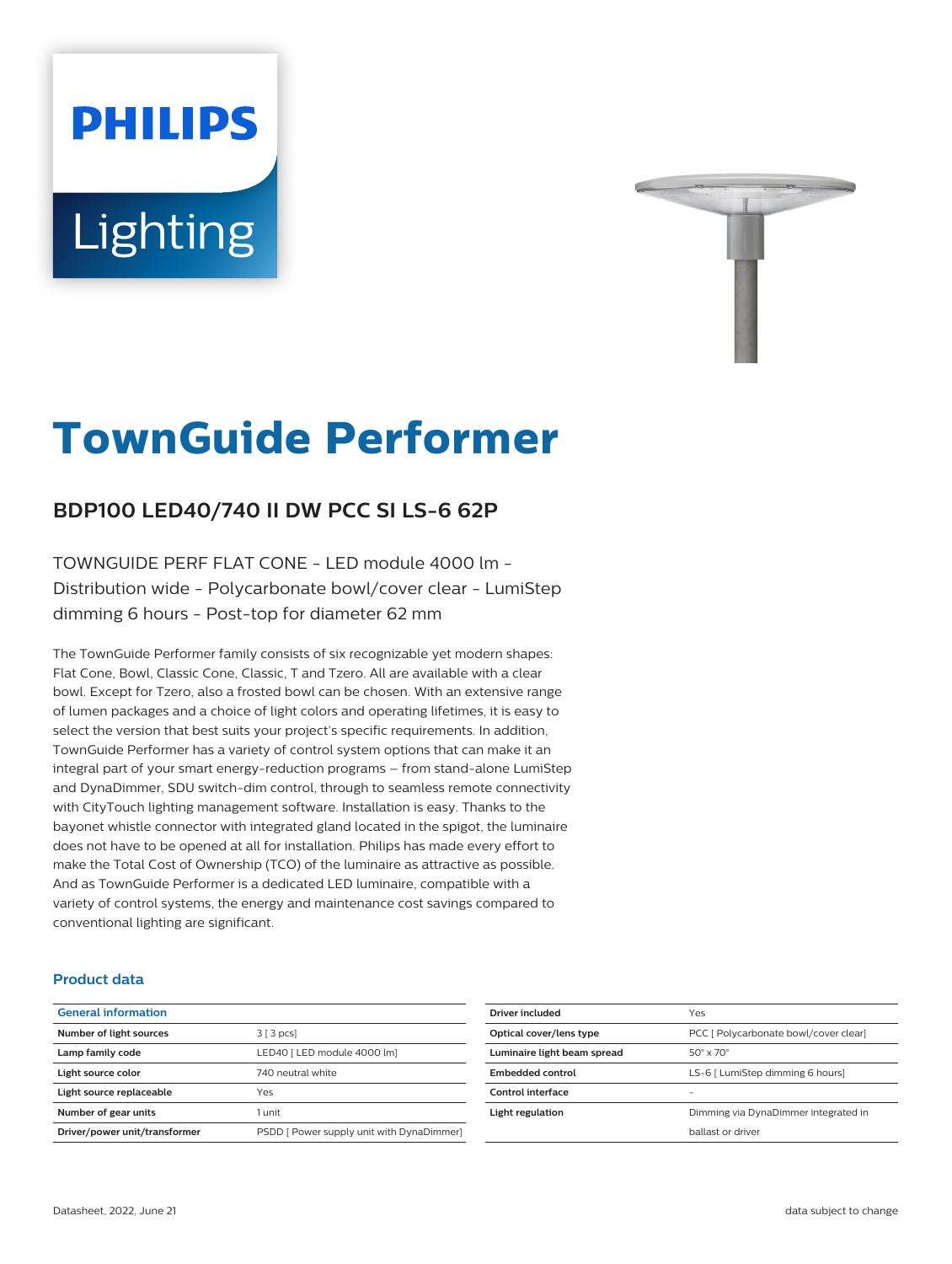## **TownGuide Performer**

| Connection                             | Screw connection block 5-pole                  |
|----------------------------------------|------------------------------------------------|
| Cable                                  |                                                |
| <b>Protection class IEC</b>            | Safety class II (II)                           |
| Parts color                            | All parts colored                              |
| Coating                                |                                                |
| Glow-wire test                         | 650/5 [ Temperature 650 °C, duration 5 s]      |
| Flammability mark                      | NO [ -]                                        |
| Safety device                          | PCBC [ PCB cover]                              |
| <b>CE mark</b>                         | CE mark                                        |
| <b>ENEC mark</b>                       | <b>ENEC</b> mark                               |
| Warranty period                        | 5 years                                        |
| Optic type outdoor                     | Distribution wide                              |
| Photocell                              | No [ -]                                        |
| Constant light output                  | No                                             |
| Number of products on MCB of 16 A type | 10                                             |
| в                                      |                                                |
| <b>EU RoHS compliant</b>               | Yes                                            |
| <b>WEEE mark</b>                       |                                                |
| Light source engine type               | LED                                            |
| Service tag                            | Yes                                            |
| Serviceability class                   | Class A, luminaire is equipped with            |
|                                        | serviceable parts (when applicable): LED       |
|                                        | board, driver, control units, surge protection |
|                                        | device, optics, front cover and mechanical     |
|                                        | parts                                          |
| <b>Product family code</b>             | BDP100 [TOWNGUIDE PERF FLAT CONE]              |
|                                        |                                                |
| <b>Light technical</b>                 |                                                |
| Upward light output ratio              | 3                                              |
| Standard tilt angle posttop            | O°                                             |
| Standard tilt angle side entry         |                                                |
|                                        |                                                |
| <b>Operating and electrical</b>        |                                                |
| <b>Input Voltage</b>                   | 220-240 V                                      |
| <b>Input Frequency</b>                 | 50 to 60 Hz                                    |
| Inrush current                         | 45 A                                           |
| Inrush time                            | 0.285 ms                                       |
| Power Factor (Min)                     | 0.92                                           |
| Power Factor (Nom)                     | 0.94                                           |
|                                        |                                                |
| <b>Controls and dimming</b>            |                                                |
| Dimmable                               | Yes                                            |
|                                        |                                                |
| <b>Mechanical and housing</b>          |                                                |
| <b>Housing Material</b>                | Aluminum                                       |
| <b>Reflector material</b>              |                                                |
| Optic material                         | Acrylate                                       |
| Optical cover/lens material            | Polycarbonate                                  |
| <b>Fixation material</b>               | Steel                                          |
| <b>Mounting device</b>                 | 62P [ Post-top for diameter 62 mm]             |
|                                        |                                                |

| Optical cover/lens shape            | Conical flat                                  |
|-------------------------------------|-----------------------------------------------|
| Optical cover/lens finish           | Clear                                         |
| Torque                              | 15                                            |
| Overall height                      | 209 mm                                        |
| Overall diameter                    | 570 mm                                        |
| Effective projected area            | $0.051 \text{ m}^2$                           |
| Color                               | Silver                                        |
| Dimensions (Height x Width x Depth) | 209 x NaN x NaN mm (8.2 x NaN x NaN in)       |
|                                     |                                               |
| <b>Approval and application</b>     |                                               |
| Ingress protection code             | IP66 [ Dust penetration-protected, jet-proof] |
| Mech. impact protection code        | IK10 [20 J vandal-resistant]                  |

| Mech, impact protection code           | IK10   20 J vandal-resistanti               |
|----------------------------------------|---------------------------------------------|
| Surge Protection (Common/Differential) | Luminaire surge protection level until 6 kV |
|                                        | differential mode and 6 kV common mode      |
| Sustainability rating                  |                                             |
|                                        |                                             |

| Initial performance (IEC compliant)   |                        |
|---------------------------------------|------------------------|
| Initial luminous flux (system flux)   | 3040 lm                |
| Luminous flux tolerance               | $+/-7%$                |
| Initial LED luminaire efficacy        | $111 \text{ lm/W}$     |
| Init. Corr. Color Temperature         | 4000 K                 |
| Init. Color Rendering Index           | 70                     |
| Initial chromaticity                  | $(0.38, 0.38)$ SDCM <5 |
| Initial input power                   | 27.5 W                 |
| Power consumption tolerance           | $+/-10%$               |
| Init. Color Rendering Index Tolerance | $+/-2$                 |

| Over time performance (IEC compliant) |  |
|---------------------------------------|--|

| Control gear failure rate at median useful 10 % |    |
|-------------------------------------------------|----|
| life 100000 h                                   |    |
| Lumen maintenance at median useful              | 95 |
| life* 100000 h                                  |    |

| <b>Application conditions</b>        |                                        |
|--------------------------------------|----------------------------------------|
| Ambient temperature range            | $-40$ to $+35$ °C.                     |
| Performance ambient temperature Tq   | $25^{\circ}$ C                         |
| Maximum dim level                    | 50%                                    |
|                                      |                                        |
| <b>Product data</b>                  |                                        |
| Full product code                    | 871829190996500                        |
| Order product name                   | BDP100 LED40/740 II DW PCC SI LS-6 62P |
| <b>EAN/UPC - Product</b>             | 8718291909965                          |
| Order code                           | 90996500                               |
| <b>Numerator - Quantity Per Pack</b> | 1                                      |
| Numerator - Packs per outer box      | 1                                      |
| Material Nr. (12NC)                  | 910500991056                           |
| Net Weight (Piece)                   | 6.380 kg                               |